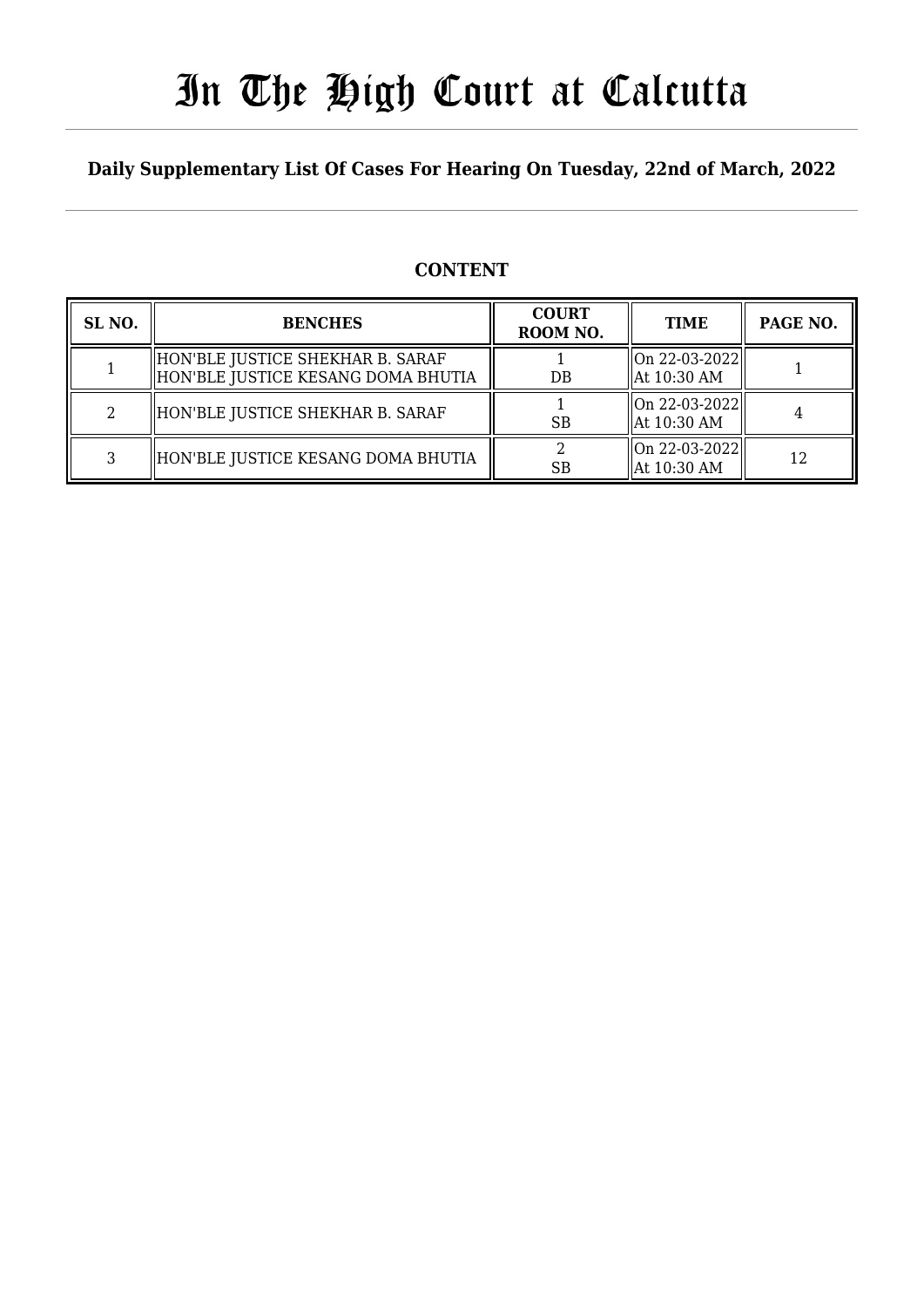

## Calcutta High Court

**In The Circuit Bench at Port Blair**

### **Appellate Side**

**DAILY CAUSELIST For Tuesday The 22nd March 2022**

**COURT NO. 1**

**DIVISION BENCH (DB)**

**AT 10:30 AM**

#### **HON'BLE JUSTICE SHEKHAR B. SARAF HON'BLE JUSTICE KESANG DOMA BHUTIA**

### **MOTION**

| $\mathbf{1}$   | WPA(P)/1/2022     | K.JAYACHANDRAN AND<br>ANR.<br><b>VS</b><br>THE ANDAMAN AND<br>NICOBAR ADMINISTRATION<br>AND ANR.                                    | K.M.B.JAYAPAL                             |                                                                     |
|----------------|-------------------|-------------------------------------------------------------------------------------------------------------------------------------|-------------------------------------------|---------------------------------------------------------------------|
| $\overline{2}$ | WP.CT/2/2022      | MADHU SUDHAN BAIDYA<br><b>VS</b><br>UNION OF INDIA IN THE<br>MINISTRY OF HOME<br>AFFAIRS AND ORS.                                   | DEEP CHAIM KABIR,<br>S. AJITH PRASAD      | <b>SHATADRU</b><br>CHAKRABORTY,<br><b>RAMENDU</b><br><b>AGARWAL</b> |
|                |                   | <b>APPLICATION</b>                                                                                                                  |                                           |                                                                     |
| 3              | WP.CT/204/2016    | <b>GOVERNMENT MOTORS</b><br><b>TRANSPORT DRIVERS</b><br>UNION (STS UNIT) AND<br>ORS.<br><b>VS</b><br>THE UNION OF INDIA AND<br>ORS. | MISS SHYAMALI<br><b>GANGULY</b>           |                                                                     |
|                | IA NO: CAN/1/2022 |                                                                                                                                     |                                           |                                                                     |
| 4              | FAT/3/2021        | U.V.ANUMOD<br><b>VS</b><br>T.RAJITHA KUMARI                                                                                         | K.M.B.JAYAPAL                             |                                                                     |
| 5              | MA/3/2022         | <b>ABDUL GAFFAR AND</b><br><b>OTHERS</b><br><b>VS</b><br>THE LIEUTENANT<br><b>GOVERNOR AND OTHERS</b>                               | ANJILI NAG, VISHAL<br><b>KUMAR BISWAS</b> | <b>ARUL PRASANTH</b>                                                |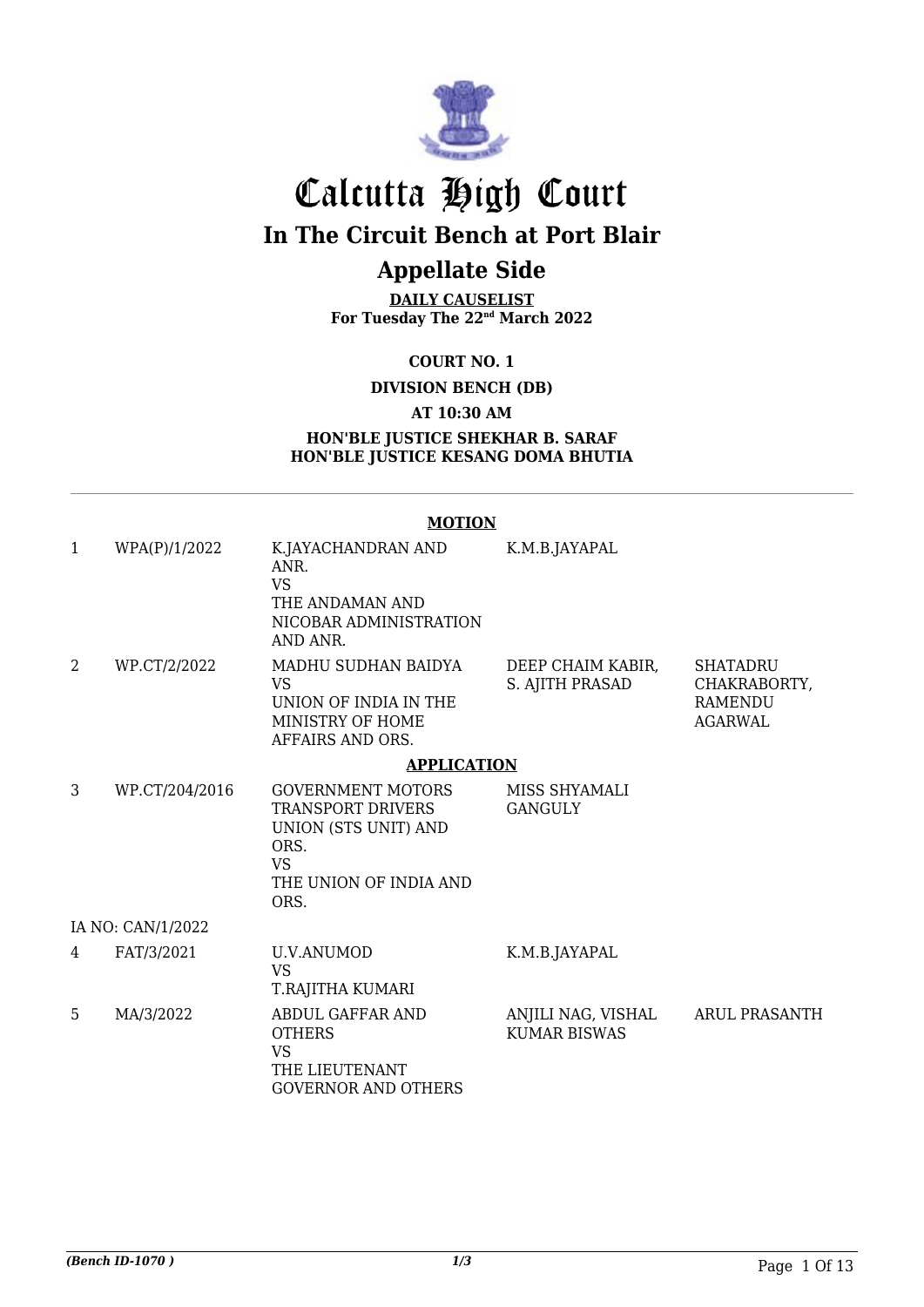| 6  | MA/4/2022         | <b>SUKH DEV SINGH AND</b><br><b>OTHERS</b><br><b>VS</b><br>THE LIEUTENANT<br><b>GOVERNOR AND OTHERS</b>                  | ANJILI NAG, VISHAL<br><b>KUMAR BISWAS</b>          | <b>ARUL PRASANTH</b>                                       |
|----|-------------------|--------------------------------------------------------------------------------------------------------------------------|----------------------------------------------------|------------------------------------------------------------|
| 7  | MA/5/2022         | THE DIVISIONAL FOREST<br>OFFICER, MAYABUNDER<br><b>FOREST DIVISION</b><br><b>VS</b><br><b>BIRSA KINDO</b>                | RAMENDU AGARWAL                                    |                                                            |
|    | IA NO: CAN/1/2022 |                                                                                                                          |                                                    |                                                            |
| 8  | MA/6/2022         | <b>SELVI K. NATHAN</b><br><b>VS</b><br>THE ANDAMAN AND<br>NICOBAR ADMINISTRATION<br>AND ORS.                             | K.M.B.JAYAPAL                                      |                                                            |
|    | IA NO: CAN/1/2022 |                                                                                                                          |                                                    |                                                            |
|    |                   | <b>ORDER XLI RULE II</b>                                                                                                 |                                                    |                                                            |
| 9  | SAT/8/2021        | RANI BALA MISTRY AND<br>ANR.<br><b>VS</b><br>HAREKRISHNA MONDAL<br><b>AND OTHERS</b>                                     | K. VIJAY KUMAR                                     |                                                            |
|    | IA NO: CAN/1/2022 |                                                                                                                          |                                                    |                                                            |
|    |                   | <b>FOR HEARING</b>                                                                                                       |                                                    |                                                            |
| 10 | FA/1/2019         | <b>ASHIM NANDI</b><br><b>VS</b><br><b>RINA BEPARI</b>                                                                    | <b>ANJILI NAG</b>                                  | ARUL PRASANTH,<br><b>DOLLY SARKAR</b>                      |
| 11 | MA/9/2020         | THE HONBLE LT.<br><b>GOVERNOR AND ORS.</b><br><b>VS</b><br>ANDAMAN SARVAJANIK<br>NIRMAN VIBAGH MAZDOOR<br>SANGH AND ORS. | <b>SHATADRU</b><br>CHAKRABORTY,<br>RAMENDU AGARWAL | <b>GOPALA BINNU</b><br><b>KUMAR</b>                        |
|    | wt12 MA/10/2020   | THE GENERAL MANAGER<br><b>VS</b><br>R.ALANGARAM AND SONS<br>AND ORS.                                                     | <b>ANJILI NAG</b>                                  | <b>GOPALA BINNU</b><br><b>KUMAR</b>                        |
|    | wt13 WPA/133/2020 | <b>BARATANG FOREST</b><br><b>WORKER'S UNION AND</b><br>ANR.<br><b>VS</b><br>UNION OF INDIA AND 05<br>ORS.                | <b>GOPALA BINNU</b><br><b>KUMAR</b>                | MEGHAJIT<br>MUKHERJEE,<br><b>RAMENDU</b><br><b>AGARWAL</b> |
|    | wt14 WPA/162/2019 | THE DEPUTY<br><b>CONSERVATOR OF</b><br><b>FORESTS</b><br><b>VS</b><br>P.TATA RAO AND OTHERS                              | MEGHAJIT<br>MUKHERJEE,<br>RAMENDU AGARWAL          | <b>GOPALA BINNU</b><br><b>KUMAR</b>                        |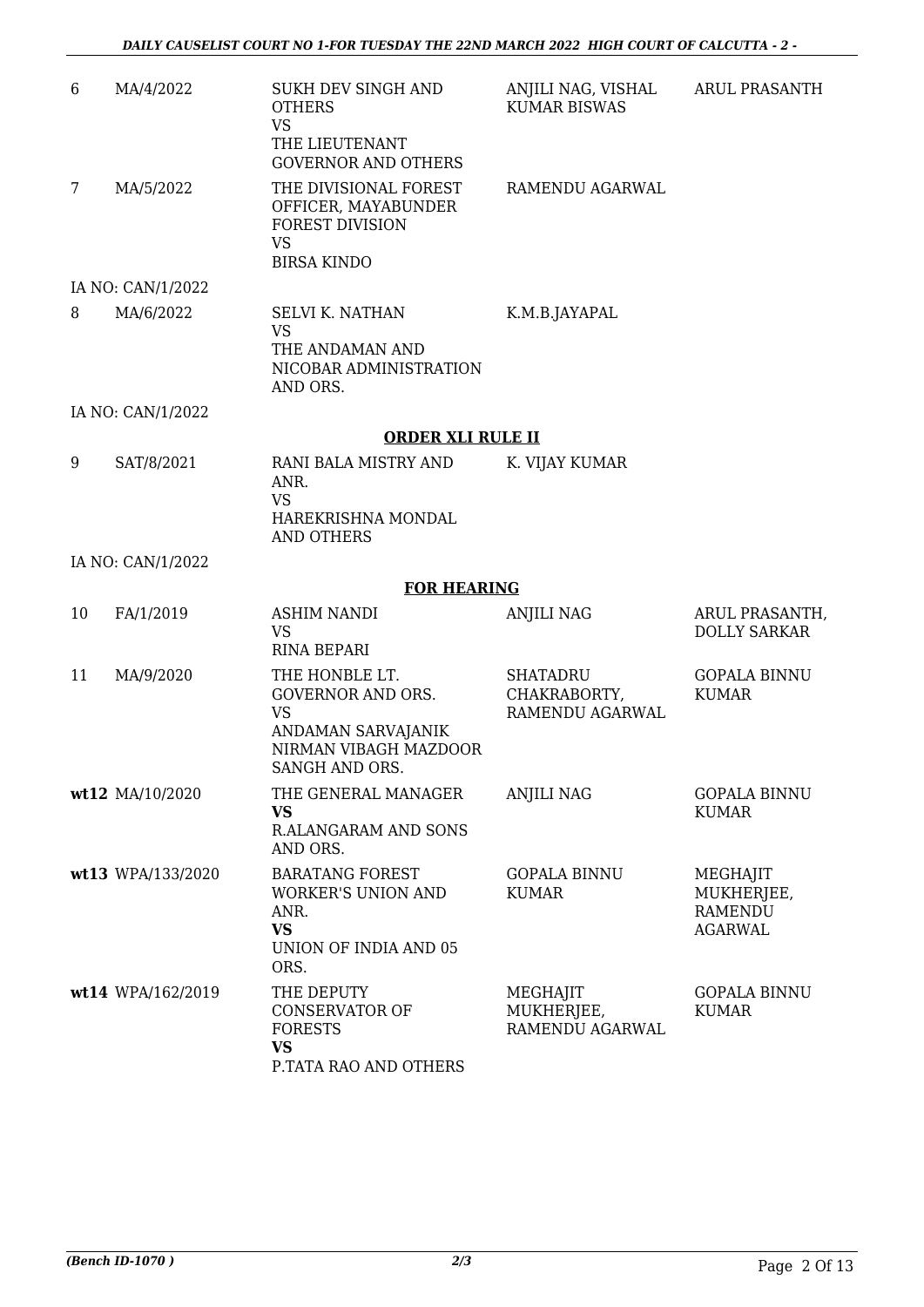| 15 | MA/5/2021         | THESLEEMA M.K.<br><b>VS</b><br>ANDAMAN AND NICOBAR<br>ADMINISTRATION AND<br>ORS. | N.A.KHAN             | <b>SHATADRU</b><br>CHAKRABORTY,<br><b>RAMENDU</b><br>AGARWAL,<br>K.M.B.JAYAPAL |  |  |  |
|----|-------------------|----------------------------------------------------------------------------------|----------------------|--------------------------------------------------------------------------------|--|--|--|
|    | IA NO: CAN/1/2021 |                                                                                  |                      |                                                                                |  |  |  |
| 16 | CRA/6/2021        | KARTHICK MONDAL<br><b>VS</b><br>THE STATE                                        | D.ILANGO             | <b>SUMIT KARMAKAR</b>                                                          |  |  |  |
| 17 | CRA/7/2021        | SUBHAM MAZUMDER<br>VS<br>THE STATE                                               | D.ILANGO             | A.S.ZINU                                                                       |  |  |  |
| 18 | CRA/8/2021        | <b>SURESH TIRKEY</b><br><b>VS</b><br>THE STATE                                   | <b>G.BINNU KUMAR</b> |                                                                                |  |  |  |
|    | wt19 CRM/9/2021   | <b>SURESH TIRKEY</b><br><b>VS</b><br>THE STATE                                   | <b>G.BINNU KUMAR</b> |                                                                                |  |  |  |
| 20 | CRA/12/2021       | RAM SEVAK LOHAR<br><b>VS</b><br><b>STATE</b>                                     | DEEP CHAIM KABIR     | A.S.ZINU                                                                       |  |  |  |

IA NO: CRAN/1/2021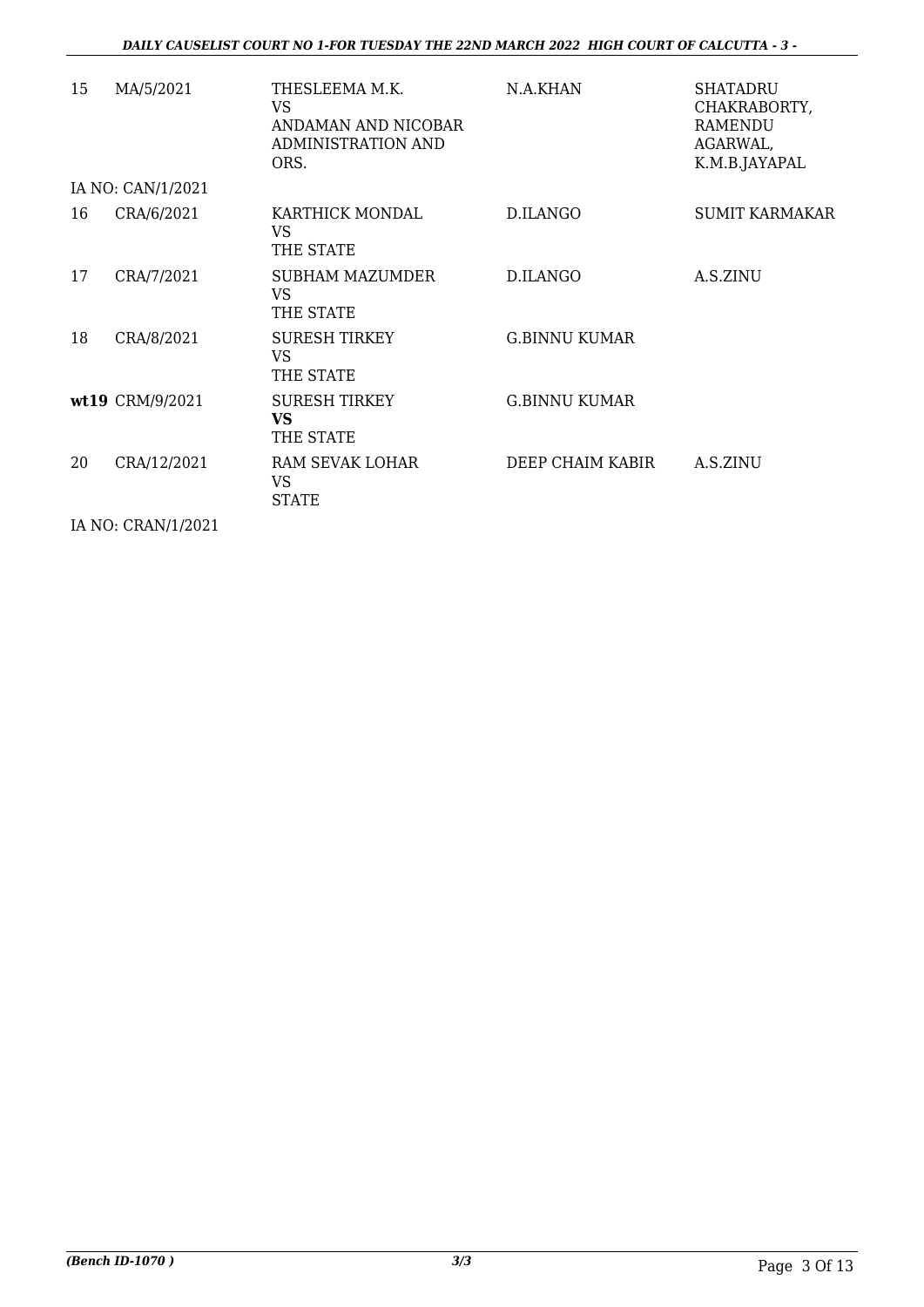

# Calcutta High Court

**In The Circuit Bench at Port Blair**

### **Appellate Side**

**DAILY CAUSELIST For Tuesday The 22nd March 2022**

### **COURT NO. 1**

**SINGLE BENCH (SB) AT 10:30 AM HON'BLE JUSTICE SHEKHAR B. SARAF (SINGLE BENCH WILL SIT AFTER COMPLETION OF DIVISION BENCH)**

#### **SPECIALLY FIXED MATTERS**

| 1              | WPA/138/2021 | M.K.BANERJEE<br><b>VS</b><br>ANDAMAN AND NICOBAR<br><b>ADMINISTRATION AND</b><br>ORS.                                          | K.M.B.JAYAPAL,<br>G.MINI             | SALIM MOHAMMED,<br>ARUL PRASANTH,<br><b>G.BINNU KUMAR</b>           |
|----------------|--------------|--------------------------------------------------------------------------------------------------------------------------------|--------------------------------------|---------------------------------------------------------------------|
|                |              | <b>MOTION</b>                                                                                                                  |                                      |                                                                     |
| $\overline{2}$ | WPA/238/2019 | SMTI. PRIYA MINJ<br><b>VS</b><br>THE ANDAMAN AND<br>NICOBAR ADMINISTRATION<br>AND ANR.                                         | K. M. B. JAYAPAL                     | <b>VIKAS TEWARY</b>                                                 |
| 3              | WPA/109/2020 | <b>SASI KALA</b><br><b>VS</b><br>THE UNION OF INDIA AND<br>ORS.                                                                | K.M.B.JAYAPAL,<br>G.MINI             | <b>RAMENDU</b><br><b>AGARWAL</b>                                    |
| 4              | WPA/91/2021  | V.M. KUNJAMOO<br><b>VS</b><br>THE ANDAMAN AND<br>NICOBAR ADMINISTRATION<br>AND ORS.                                            | DEEP CHAIM KABIR,<br>S. AJITH PRASAD | <b>SHATADRU</b><br>CHAKRABORTY,<br><b>RAMENDU</b><br><b>AGARWAL</b> |
| 5              | WPA/199/2021 | <b>SHONA LAVALAI ROY AND</b><br><b>ANOTHERS</b><br><b>VS</b><br>THE ANDAMAN AND<br>NICOBAR ADMINISTRATION<br><b>AND OTHERS</b> | KMB JAYAPAL, G MINI                  | <b>ARUL PRASANTH</b>                                                |
| 6              | WPA/222/2021 | P.AMEENA KUTTY<br><b>VS</b><br>ANDAMAN AND NICOBAR<br>ADMINISTRATION AND<br>ORS.                                               | <b>MOHAMMED</b><br><b>TABRAIZ</b>    | <b>RAMENDU</b><br><b>AGARWAL</b>                                    |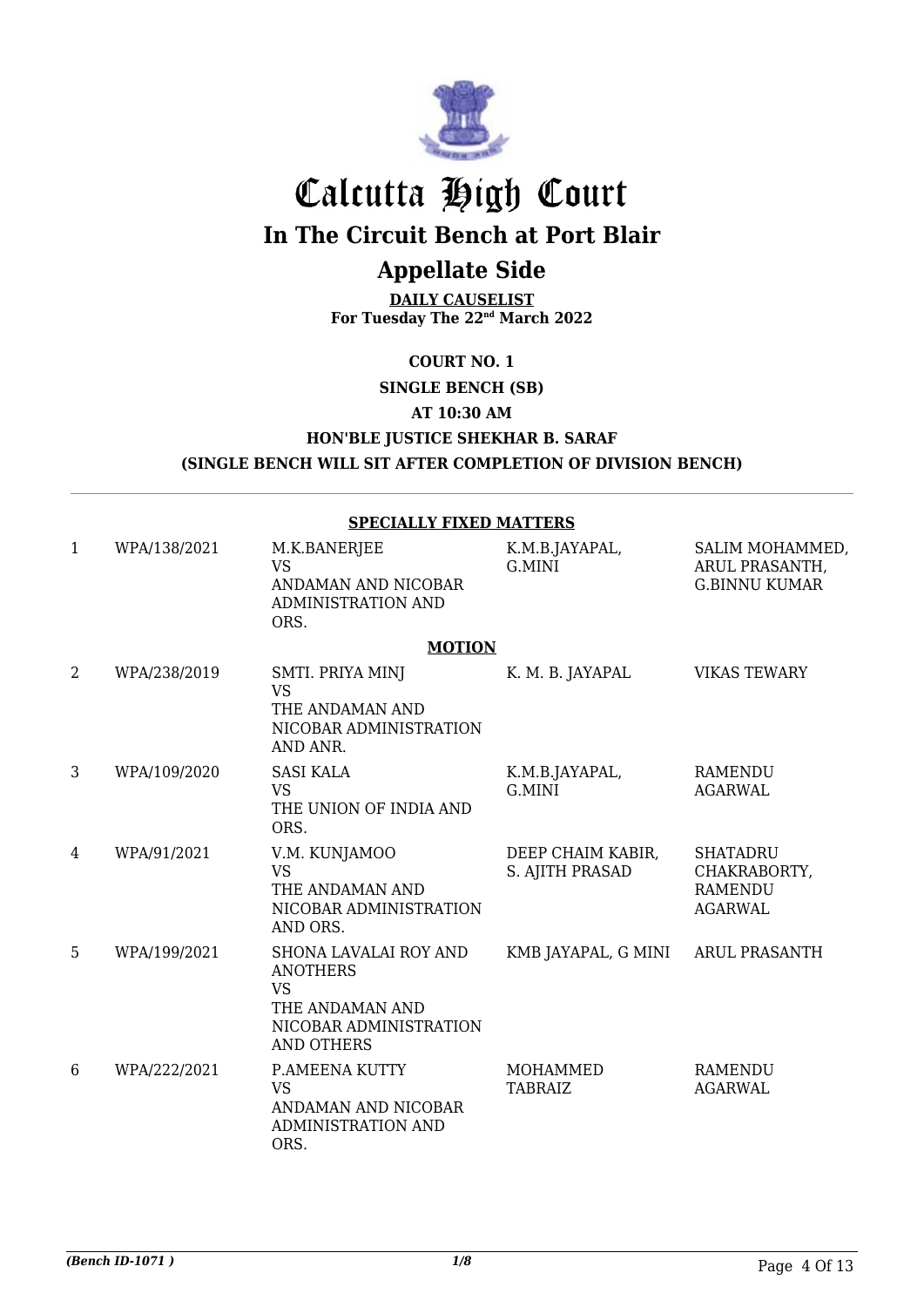| 7  | WPA/264/2021      | VINAY PAL SINGH<br><b>VS</b><br>THE LIEUTENANT<br><b>GOVERNOR AND OTHERS</b>                                                            | K.M.B. JAYAPAL                      | <b>SHATADRU</b><br><b>CHAKRABORTY</b>                               |
|----|-------------------|-----------------------------------------------------------------------------------------------------------------------------------------|-------------------------------------|---------------------------------------------------------------------|
| 8  | WPA/271/2021      | <b>SUBENDU MATA</b><br><b>VS</b><br>THE HON'BLE<br>LT.GOVERNOR                                                                          | <b>GOPALA BINNU</b><br><b>KUMAR</b> | <b>RAMENDU</b><br><b>AGARWAL</b>                                    |
|    | IA NO: CAN/1/2022 |                                                                                                                                         |                                     |                                                                     |
| 9  | WPA/292/2021      | <b>K.KANNAN</b><br><b>VS</b><br>THE ANDAMAN AND<br>NICOBAR ADMINISTRATION<br><b>AND OTHERS</b>                                          | <b>S.GLORIA MARY</b>                | <b>RAMENDU</b><br><b>AGARWAL</b>                                    |
| 10 | WPA/295/2021      | ANDAMAN AND NICOBAR<br>RAJYA KARMACHARI<br>MAHASANGH AND<br><b>ANOTHER</b><br><b>VS</b><br>THE LIEUTENANT<br><b>GOVERNOR AND OTHERS</b> | <b>GOPALA BINNU</b><br><b>KUMAR</b> | <b>SHATADRU</b><br>CHAKRABORTY,<br><b>RAMENDU</b><br><b>AGARWAL</b> |
| 11 | WPA/312/2021      | <b>ANANT RAO</b><br><b>VS</b><br>THE UNION TERRITORY OF<br>ANDAMAN AND NICOBAR<br><b>ISLANDS AND OTHERS</b>                             | K.M.B.JAYAPAL                       |                                                                     |
| 12 | WPA/313/2021      | <b>BISHNU MANDAL</b><br><b>VS</b><br>THE SECRETARY, STATE<br>TRANSPORT AUTHORITY<br>AND ANOTHER                                         | RAKESH PAL GOBIND                   | <b>SALIM MOHAMMED</b>                                               |
| 13 | WPA/316/2021      | KANAI LALL SARKAR AND<br><b>ANOTHER</b><br><b>VS</b><br>THE UNION TERRITORY OF<br>ANDAMAN AND NICOBAR<br><b>ISLANDS AND OTHERS</b>      | K.M.B. JAYAPAL                      |                                                                     |
| 14 | WPA/12/2022       | <b>OMANA FRANCIS</b><br><b>VS</b><br>THE LIEUTENANT<br><b>GOVERNOR AND OTHERS</b>                                                       | K. VIJAY KUMAR                      | <b>ANJILI NAG</b>                                                   |
| 15 | WPA/17/2022       | ANIL BAIDYA<br><b>VS</b><br>THE EXECUTIVE ENGINEER<br>AND OTHERS                                                                        | <b>ANANDA HALDER</b>                | SALIM MOHAMMED,<br><b>SUDARSAN BISWAS</b>                           |
| 16 | WPA/21/2022       | GIRIRAJ CHARAN AND<br><b>ANOTHER</b><br><b>VS</b><br>THE UNION TERRITORY OF<br>ANDAMAN AND NICOBAR<br><b>ISLANDS AND OTHERS</b>         | K.M.B.JAYAPAL                       |                                                                     |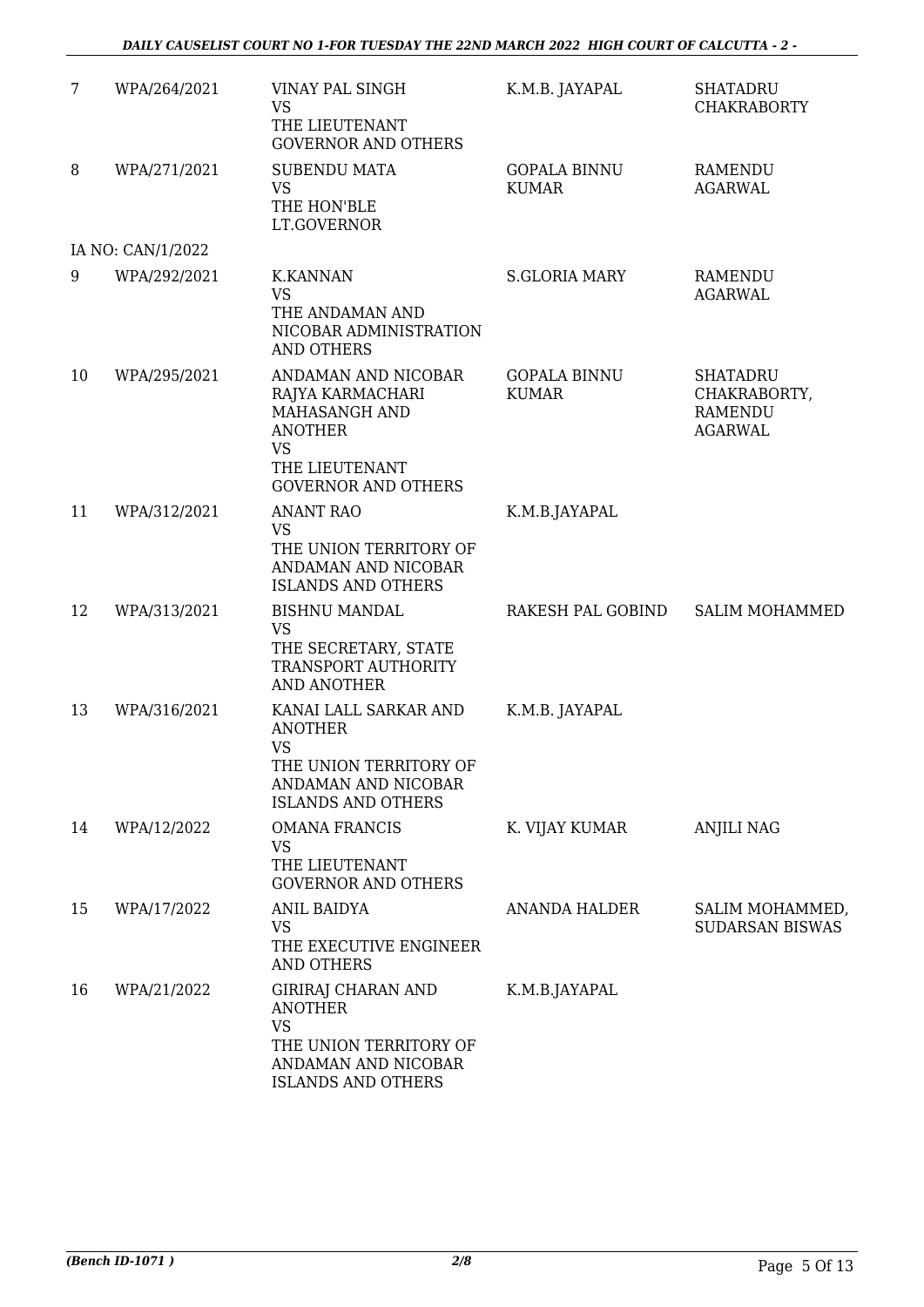| 17 | WPA/25/2022                   | RAJA BHAGWAN DAS<br><b>KAPOOR</b><br><b>VS</b><br>THE ANDAMAN AND<br>NICOBAR ADMINISTRATION<br>AND OTHERS                                           | KMB JAYAPAL                               |                                            |
|----|-------------------------------|-----------------------------------------------------------------------------------------------------------------------------------------------------|-------------------------------------------|--------------------------------------------|
| 18 | WPA/37/2022                   | Dr. NEELAVENI<br><b>VS</b><br>THE LIEUTENANT<br><b>GOVERNOR AND OTHERS</b>                                                                          | ANJILI NAG, VISHAL<br><b>KUMAR BISWAS</b> | <b>SALIM MOHAMMED</b>                      |
| 19 | WPA/59/2022                   | G. SURYANARAYANA<br><b>MURTHY</b><br><b>VS</b><br>THE DEPUTY<br><b>COMMISSIONER AND</b><br><b>OTHERS</b>                                            | K. VIJAY KUMAR                            | <b>SALIM MOHAMMED</b>                      |
| 20 | WPA/61/2022                   | S.RANI<br><b>VS</b><br>THE ANDAMAN AND<br>NICOBAR ADMINISTRATION<br>AND ORS                                                                         | K.M.B.JAYAPAL                             | TULSI LALL,<br><b>V.D.SIVABALAN</b>        |
| 21 | WPA/63/2022                   | THENALIL ABRAHAM<br><b>THOMAS</b><br>VS<br>THE DEPUTY<br>COMMISSIONER                                                                               | K.SABIR                                   | <b>SALIM MOHAMMED</b>                      |
| 22 | WPA/65/2022                   | <b>SANJAY KUMAR</b><br>VS<br>THE DIRECTORATE<br><b>GENERAL OF SHIPPING</b><br>AND ORS.                                                              | RAKESH PAL GOBIND                         |                                            |
| 23 | WPA/66/2022                   | ANDAMAN AND NICOBAR<br><b>COOPERATIVE WORKERS</b><br><b>UNION</b><br><b>VS</b><br>MALABAR COOPERATIVE<br><b>COCONUT FARMING</b><br>SOCIETY OGRABRAJ | <b>G.BINNU KUMAR</b>                      | DEEP CHAIM KABIR,<br><b>S.AJITH PRASAD</b> |
| 24 | WPA/70/2022                   | <b>TARAMANI DEVI</b><br>VS<br>THE ANDAMAN AND<br>NICOBAR ADMINISTRATION<br>AND ANR.                                                                 | K.M.B.JAYAPAL                             |                                            |
| 25 | WPA/71/2022                   | MISS KIRAN KUMARI<br><b>VS</b><br>THE ANDAMAN AND<br>NICOBAR ADMINISTRATION<br>AND ANR.                                                             | K.M.B.JAYAPAL                             |                                            |
|    |                               | <b>CONTEMPT APPLICATION</b>                                                                                                                         |                                           |                                            |
| 26 | CPAN/7/2021<br>IN WP 298/2019 | G.SENGUTTUVAN AND ORS.<br><b>VS</b><br>SUNIL ANCHIPAKA, THE<br>DEPUTY COMMISSIONER<br>AND ANR.                                                      | ANJILI NAG, SHIPRA<br><b>MANDAL</b>       | <b>ARUL PRASANTH</b>                       |

### **FOR HEARING**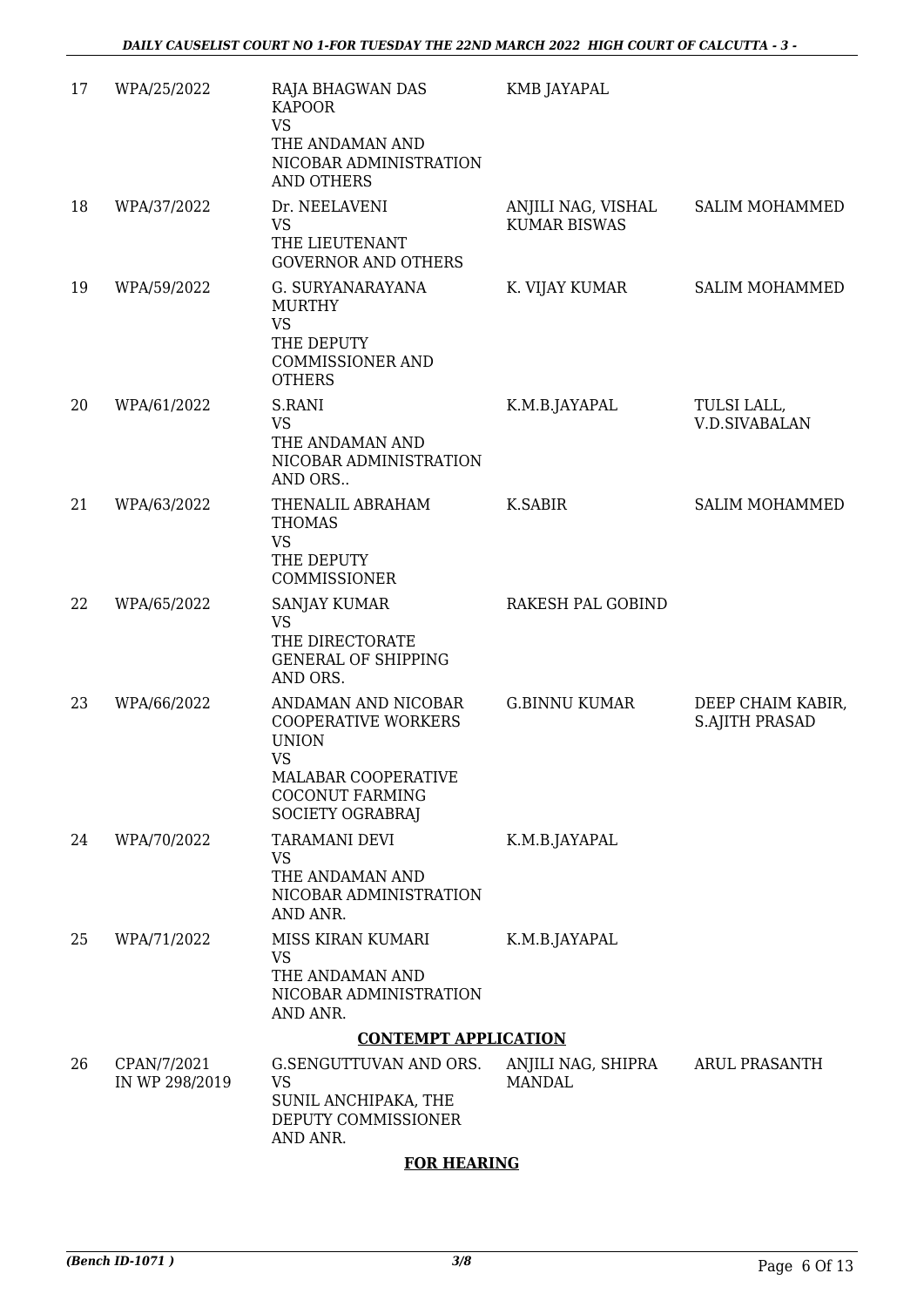| 27 | WPA/187/2021<br>WITH WP 6019/2020 LIMITED | <b>SMARTSPACE</b><br>WITH WP 6020/2020 INFRASTRUCTURE PRIVATE<br><b>VS</b><br>UNION OF INDIA AND ORS.                   | M.MUKHERJEE,<br>S.SARKAR, SHYAMAL<br><b>SARKAR</b> | RAMENDU<br>AGARWAL, AJAY<br><b>KUMAR MANDAL</b> |
|----|-------------------------------------------|-------------------------------------------------------------------------------------------------------------------------|----------------------------------------------------|-------------------------------------------------|
|    | wt28 WPA/43/2019                          | <b>SMARTSPACE</b><br>INFRASTRUCTURE PRIVATE<br><b>LIMITED</b><br><b>VS</b><br>UNION OF INDIA AND ORS.                   | SHYAMAL SARKAR,<br>K.VIJAY KUMAR                   | <b>RAMENDU</b><br><b>AGARWAL</b>                |
|    | wt29 WPA/56/2019                          | JOGESHWAR NATH ARORA<br><b>VS</b><br>THE LIEUTENANT<br><b>GOVERNOR AND ORS.</b>                                         | <b>ANJILI NAG</b>                                  | <b>RAMENDU</b><br><b>AGARWAL</b>                |
|    | wt30 WPA/57/2019                          | <b>GIRISH ARORA</b><br><b>VS</b><br>THE LIEUTENANT<br><b>GOVERNOR AND ORS.</b>                                          | <b>ANJILI NAG</b>                                  | <b>RAMENDU</b><br><b>AGARWAL</b>                |
| 31 | WPA/159/2014                              | A.ZAHEED<br><b>VS</b><br>THE ANDAMAN AND<br>NICOBAR ADMINISTRATION<br>AND ORS.                                          | K.M.B.JAYAPAL,<br>G.MINI                           | <b>ARUL PRASANTH</b>                            |
| 32 | WPA/236/2018                              | <b>EXECUTIVE ENGINEER,</b><br>CONSTRUCTION DIVISION-<br>II, APWD<br><b>VS</b><br>S. PRABHAKARAN AND ORS.                | <b>SHATADRU</b><br>CHAKRABORTY,<br>RAMENDU AGARWAL | <b>GOPALA BINNU</b><br><b>KUMAR</b>             |
| 33 | WPA/219/2019                              | SMTI. JAI LAKSHMI<br><b>VS</b><br>THE ANDAMAN AND<br>NICOBAR ADMINISTRATION<br>AND ORS.                                 | G. MINI AND<br>K.M.B.JAYAPAL                       | <b>SHATADRU</b><br><b>CHAKRABORTY</b>           |
| 34 | WPA/237/2019                              | SHRI. S. M. MUSTAFA<br>VS.<br>THE ANDAMAN AND<br>NICOBAR ADMINISTRATION<br>AND ORS.                                     | G.MINI AND K.M.B.<br>JAYAPAL                       | <b>SHATADRU</b><br><b>CHAKRABORTY</b>           |
| 35 | WPA/241/2019                              | THE EXECUTIVE ENGINEER<br>NORTH ANDAMAN<br>CONSTRUCTION DIVISION<br>(NACD)<br><b>VS</b><br>SMTI. REKHA NAIR AND<br>ORS. | <b>SHATADRU</b><br>CHAKRABORTY,<br>RAMENDU AGARWAL | <b>GOPALA BINNU</b><br>KUMAR                    |
| 36 | WPA/246/2019                              | <b>A.SUNDAR</b><br><b>VS</b><br>THE HONBLE LIEUTENANT<br><b>GOVERNOR AND ORS.</b>                                       | <b>GOPALA BINNU</b><br><b>KUMAR</b>                | <b>SHATADRU</b><br><b>CHAKRABORTY</b>           |
| 37 | WPA/248/2019                              | A.SUNDAR<br><b>VS</b><br>THE HONBLE LIEUTENANT<br><b>GOVERNOR AND ORS.</b>                                              | <b>GOPALA BINNU</b><br><b>KUMAR</b>                | <b>SHATADRU</b><br><b>CHAKRABORTY</b>           |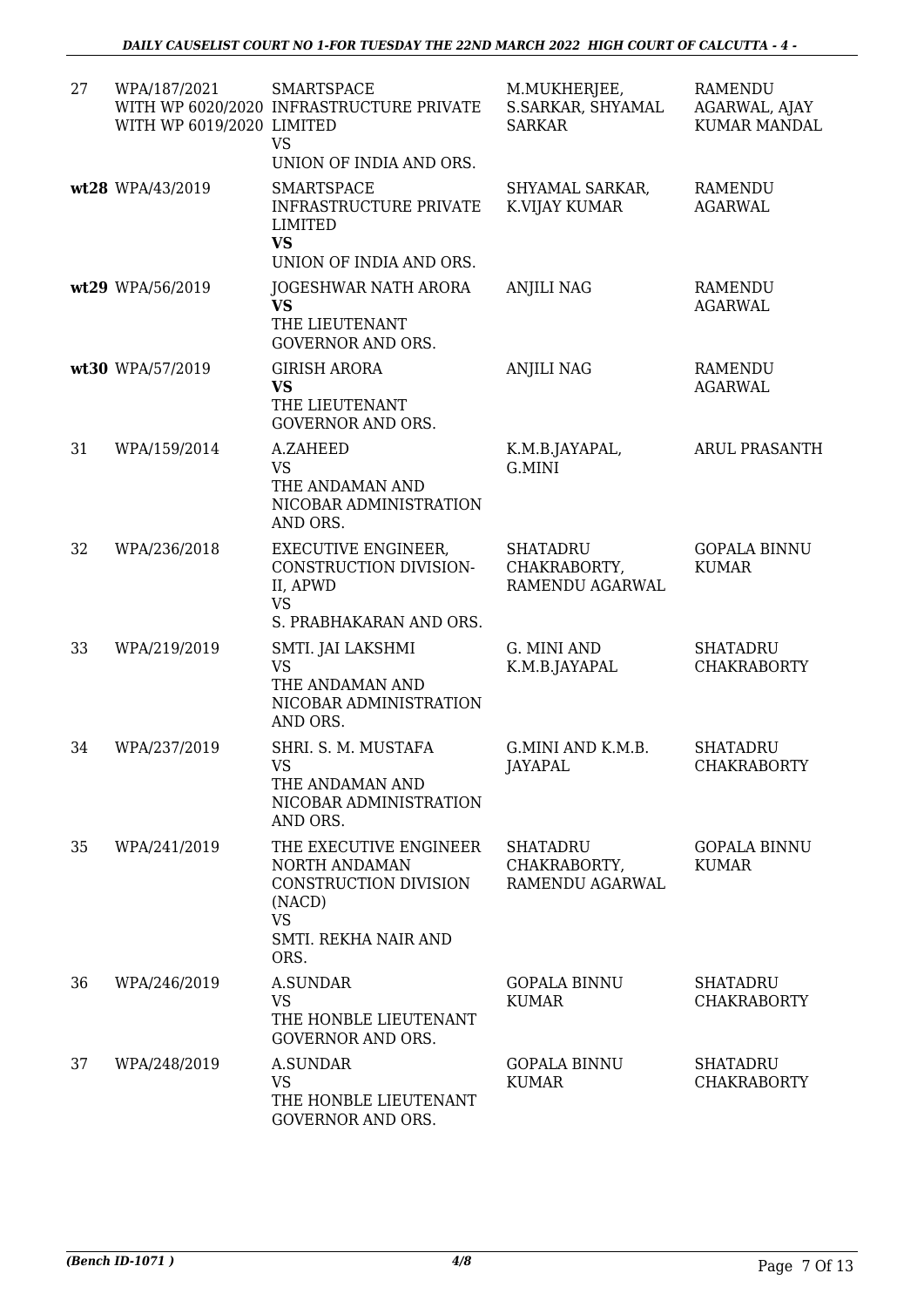| 38 | WPA/263/2019      | KUMAR HARSHAVARDHAN<br><b>VS</b><br>THE UNION OF INDIA AND<br>ORS.                                                     | KMB JAYAPAL                             | TASNEEM,<br><b>SHATADRU</b><br><b>CHAKRABORTY</b> |
|----|-------------------|------------------------------------------------------------------------------------------------------------------------|-----------------------------------------|---------------------------------------------------|
| 39 | WPA/282/2019      | <b>MANOJ PAUL</b><br>VS<br>THE UNION TERRITORY,<br><b>ADMINISTRATION OF</b><br>ANDAMAN AND NICOBAR<br>ISLANDS AND ORS. | IN PERSON                               | <b>SHATADRU</b><br><b>CHAKRABORTY</b>             |
| 40 | WPA/289/2019      | YOHANNAN SAJEEVAN AND<br>ANR.<br><b>VS</b><br>ANDAMAN AND NICOBR<br><b>ADMINISTRATION</b>                              | DEEP CHAIM KABIR,<br><b>AJIT PRASAD</b> |                                                   |
| 41 | WPA/52/2020       | P.KANNAN<br><b>VS</b><br>THE UNION OF INDIA AND<br>ORS.                                                                | K.M.B.JAYAPAL                           | <b>AJAY KUMAR</b><br><b>MANDAL</b>                |
| 42 | WPA/76/2020       | <b>JOHN WESLEY</b><br>VS<br>THE ANDAMAN AND<br>NICOBAR ADMINISTRATION<br>AND ORS.                                      | K.VIJAY KUMAR                           | M.P.KAMARAJ                                       |
| 43 | WPA/94/2020       | JOHN EKKA AND ORS.<br><b>VS</b><br>THE UNION OF INDIA AND<br>ORS.                                                      | <b>GOPALA BINNU</b><br><b>KUMAR</b>     | <b>SHATADRU</b><br><b>CHAKRABORTY</b>             |
| 44 | WPA/95/2020       | <b>ANITA XESS</b><br><b>VS</b><br>THE UNION OF INDIA AND<br>ORS.                                                       | <b>GOPALA BINNU</b><br><b>KUMAR</b>     | <b>SHATADRU</b><br><b>CHAKRABORTY</b>             |
| 45 | WPA/96/2020       | P.VAIKUNTA RAO<br><b>VS</b><br>THE UNION OF INDIA AND<br>ORS.                                                          | <b>GOPALA BINNU</b><br><b>KUMAR</b>     | <b>SHATADRU</b><br><b>CHAKRABORTY</b>             |
| 46 | WPA/97/2020       | P.YADAVA RAO<br><b>VS</b><br>THE UNION OF INDIA AND<br>ORS.                                                            | <b>GOPALA BINNU</b><br><b>KUMAR</b>     | <b>SHATADRU</b><br><b>CHAKRABORTY</b>             |
| 47 | WPA/102/2020      | SHRI. AKSHAY PANT<br><b>VS</b><br>THE UNION OF INDIA AND<br>ORS.                                                       | G. MINI AND K.M.B.<br>JAYAPAL           | M.P.KAMARAJ                                       |
| 48 | WPA/105/2020      | PREM KISHEN<br><b>VS</b><br>THE ANDAMAN AND<br>NICOBAR ADMINISTRATION<br>AND ORS.                                      | K.M.B.JAYAPAL,<br>G.MINI                | RAMENDU<br><b>AGARWAL</b>                         |
|    | wt49 WPA/103/2020 | <b>HARISH KISHEN</b><br><b>VS</b><br>THE ANDAMAN AND<br>NICOBAR ADMINISTRATION<br>AND ORS.                             | K.M.B.JAYAPAL,<br>G.MINI                | RAMENDU<br><b>AGARWAL</b>                         |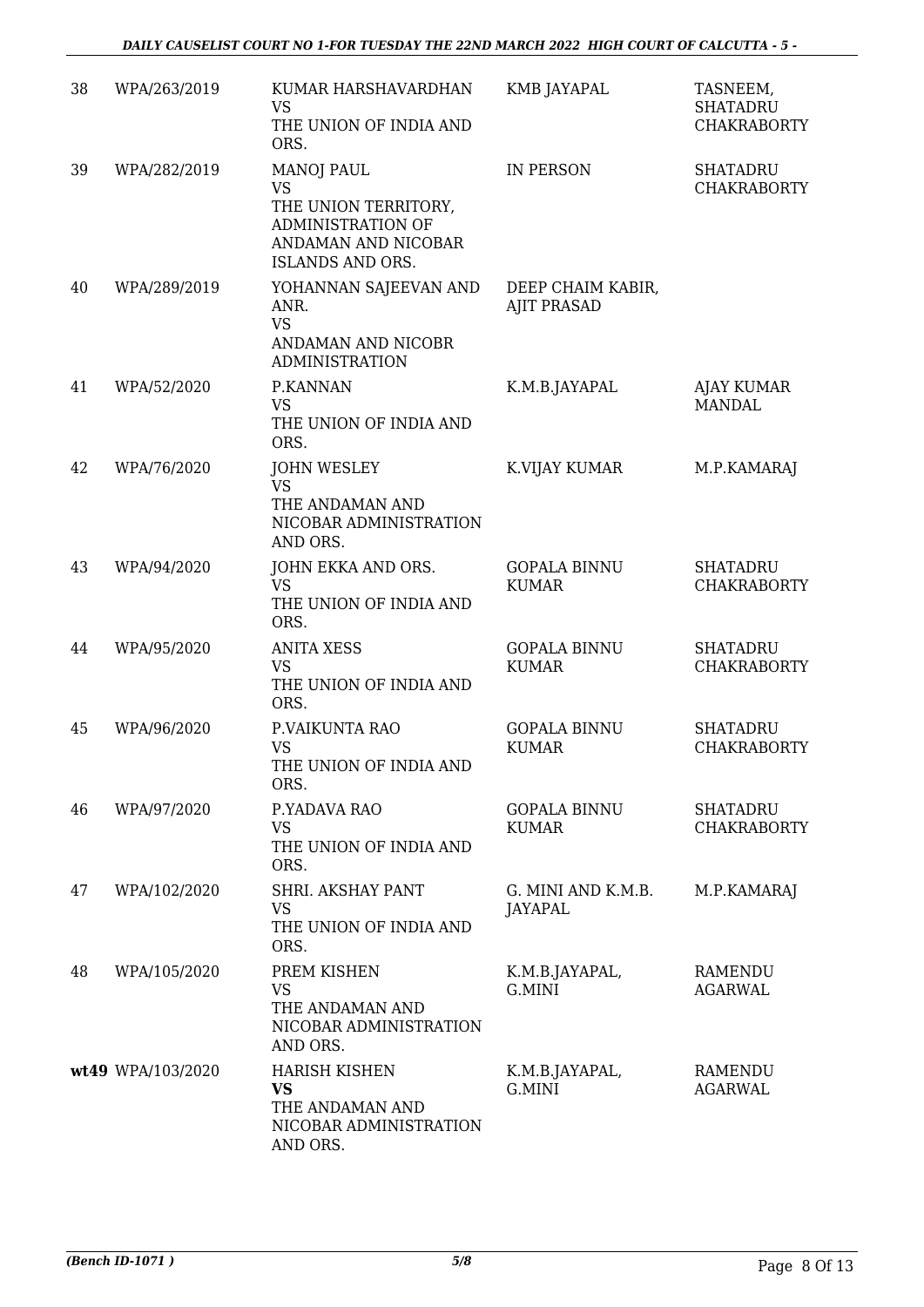|    | wt50 WPA/104/2020 | <b>RAM KISHEN</b><br><b>VS</b><br>THE ANDAMAN AND<br>NICOBAR ADMINISTRATION<br>AND ORS.                    | K.M.B.JAYAPAL,<br>G.MINI                  | <b>RAMENDU</b><br><b>AGARWAL</b>                                   |
|----|-------------------|------------------------------------------------------------------------------------------------------------|-------------------------------------------|--------------------------------------------------------------------|
|    | wt51 WPA/106/2020 | PERNITA DEVI<br><b>VS</b><br>THE ANDAMAN AND<br>NICOBAR ADMINISTRATION<br>AND ORS.                         | K.M.B.JAYAPAL,<br>G.MINI                  | <b>RAMENDU</b><br><b>AGARWAL</b>                                   |
|    | wt52 WPA/110/2020 | <b>KHATHIJA</b><br><b>VS</b><br>THE UNION OF INDIA AND<br>ORS.                                             | K.M.B.JAYAPAL                             | <b>RAMENDU</b><br><b>AGARWAL</b>                                   |
|    | wt53 WPA/70/2021  | HAR JEEVAN RAM<br><b>VS</b><br>THE LIEUTENANT<br><b>GOVERNOR AND ORS.</b>                                  | K.M.B.JAYAPAL                             | RAMENDU<br><b>AGARWAL</b>                                          |
|    | wt54 WPA/71/2021  | PREM KISHEN<br><b>VS</b><br>THE ANDAMAN AND<br>NICOBAR ADMINISTRATION<br>AND ORS.                          | K.M.B.JAYAPAL                             | RAMENDU<br><b>AGARWAL</b>                                          |
|    | wt55 WPA/72/2021  | <b>HARISH KISHEN</b><br><b>VS</b><br>THE ANDAMAN AND<br>NICOBAR ADMINISTRATION<br>AND ORS.                 | K.M.B. JAYAPAL                            | <b>RAMENDU</b><br><b>AGARWAL</b>                                   |
| 56 | WPA/119/2020      | <b>LALTA PRASAD</b><br><b>VS</b><br>THE LIEUTENANT<br><b>GOVERNOR AND ORS.</b>                             | <b>ANANDA HALDER</b>                      | A.K.MANDAL,<br>K.M.B.JAYAPAL                                       |
| 57 | WPA/121/2020      | SOBHANA KUMARI<br><b>VS</b><br>THE LIEUTENANT<br><b>GOVERNOR AND ORS.</b>                                  | <b>GOPALA BINNU</b><br><b>KUMAR</b>       | <b>SHATADRU</b><br><b>CHAKRABORTY</b>                              |
| 58 | WPA/149/2020      | M/S T.T. TRADING<br>COMPANY AND ANR.<br><b>VS</b><br>THE ANDAMAN AND<br>NICOBAR ADMINISTRATION<br>AND ORS. | ANJILI NAG, SHIPRA<br><b>MANDAL</b>       | ARUL PRASANTH                                                      |
| 59 | WPA/3052/2020     | PEARLESCENT MERITECH<br>PVT. LTD. AND ANR.<br><b>VS</b><br>UNION OF INDIA AND ORS.                         | <b>ANJILI NAG</b>                         | V.TIWARI                                                           |
| 60 | WPA/2/2021        | <b>S.RAVINDRAN</b><br><b>VS</b><br>THE ADMINISTRATOR AND<br>ORS.                                           | ANJILI NAG, SHIPRA<br>MANDAL              | <b>SHATADRU</b><br><b>CHAKRABORTY</b>                              |
| 61 | WPA/44/2021       | ASHA, ASSISTANT<br>ENGINEER-I<br><b>VS</b><br>THE LT. GOVERNOR AND<br>ORS.                                 | RAJINDER SINGH,<br><b>TAPAN KUMAR DAS</b> | <b>SHATADRU</b><br>CHAKRABORTY,<br>ARUL PRASANTH,<br>K.VIJAY KUMAR |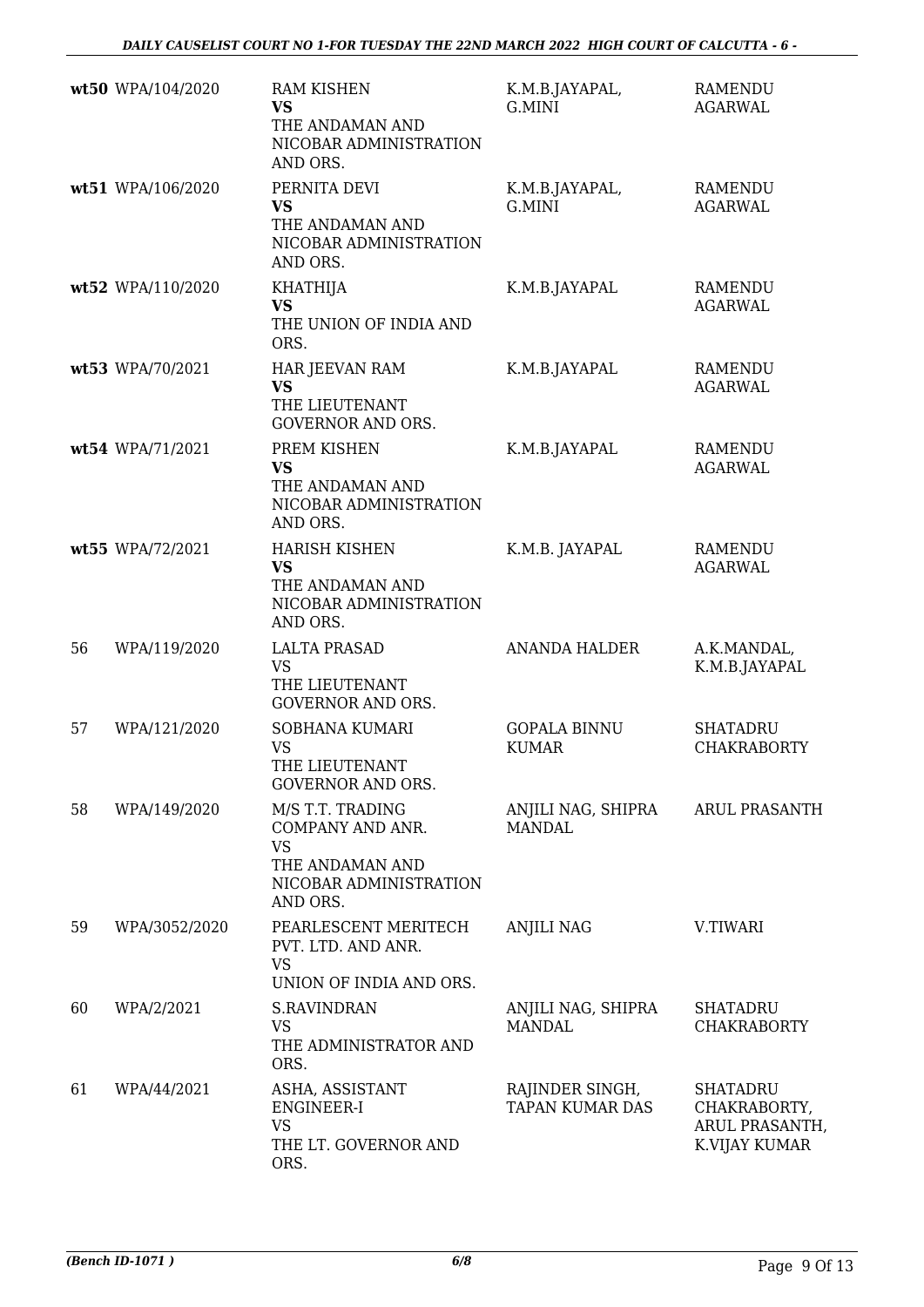| 62 | WPA/46/2021      | M. MEGHAVARNAM AND<br>ORS.<br><b>VS</b><br>THE DIRECTOR GENERAL<br>OF SHIPPING AND ORS.                                            | ANJILI NAG, SHIPRA<br><b>MANDAL</b>     | TULSI LALL,<br>A.K.MANDAL                                    |
|----|------------------|------------------------------------------------------------------------------------------------------------------------------------|-----------------------------------------|--------------------------------------------------------------|
| 63 | WPA/59/2021      | M.HEERA KUNWAR<br><b>VS</b><br>THE LIEUTENANT<br><b>GOVERNOR AND ORS.</b>                                                          | K.M.B. Jayapal                          | <b>SHATADRU</b><br><b>CHAKRABORTY</b>                        |
|    | wt64 WPA/58/2021 | KAUSHALYA DEVI<br><b>VS</b><br>THE LIEUTENANT<br><b>GOVERNOR AND ORS.</b>                                                          | K. M. B. JAYAPAL                        | <b>SHATADRU</b><br><b>CHAKRABORTY</b>                        |
|    | wt65 WPA/60/2021 | PREM KUMARI<br><b>VS</b><br>THE LIEUTENANT<br><b>GOVERNOR AND ORS.</b>                                                             | K.M.B.JAYAPAL                           | <b>SHATADRU</b><br><b>CHAKRABORTY</b>                        |
|    | wt66 WPA/61/2021 | PREM LALL<br><b>VS</b><br>THE LIEUTENANT<br><b>GOVERNOR AND ORS.</b>                                                               | K.M.B. JAYAPAL                          | <b>SHATADRU</b><br><b>CHAKRABORTY</b>                        |
|    | wt67 WPA/62/2021 | DEEPAK LALL<br><b>VS</b><br>THE LIEUTENANT<br><b>GOVERNOR AND ORS.</b>                                                             | K.M.B.JAYAPAL                           | <b>SHATADRU</b><br><b>CHAKRABORTY</b>                        |
|    | wt68 WPA/65/2021 | KAILASH KUMARI<br><b>VS</b><br>THE LIEUTENANT<br><b>GOVERNOR AND ORS.</b>                                                          | K.M.B JAYAPAL                           | <b>SHATADRU</b><br><b>CHAKRABORTY</b>                        |
| 69 | WPA/74/2021      | N. R. SUDHEER KUMAR<br>AND ORS.<br><b>VS</b><br>THE HON'BLE LIEUTENANT<br><b>GOVERNOR AND ORS.</b>                                 | <b>GOPALA BINNU</b><br><b>KUMAR</b>     | <b>SHATADRU</b><br><b>CHAKRABORTY</b>                        |
| 70 | WPA/126/2021     | SMTI. PAVITRA KUMARI<br><b>VS</b><br>THE ANDAMAN AND<br>NICOBAR ADMINISTRATION<br>AND ORS.                                         | K.M.B.JAYAPAL AND<br>G. MINI            | <b>RAMENDU</b><br>AGARWAL, G.BINNU<br><b>KUMAR</b>           |
| 71 | WPA/135/2021     | <b>GANGA DIN</b><br><b>VS</b><br>THE ANDAMAN AND<br>NICOBAR ADMINISTRATION<br>AND ORS.                                             | K.M.B.JAYAPAL,<br>G.MINI                | AJAY KUMAR<br><b>MANDAL</b>                                  |
| 72 | WPA/150/2021     | SMTI. E. SHYAMALA<br><b>VS</b><br>THE TEHSILDAR AND ORS.                                                                           | VISHAL KR. BISWAS,<br><b>ANJILI NAG</b> | <b>SHATADRU</b><br><b>CHAKRABORTY</b>                        |
| 73 | WPA/184/2021     | SAKTHI SHIPPING<br><b>LOGISTICS PRIVATE</b><br>LIMITED AND ANR.<br><b>VS</b><br>THE HON'BLE LIEUTENANT<br><b>GOVERNOR AND ORS.</b> | <b>GOPALA BINNU</b><br><b>KUMAR</b>     | <b>SHATADRU</b><br>CHAKRABORTY,<br><b>RAMENDU</b><br>AGARWAL |

IA NO: CAN/2/2021, CAN/3/2021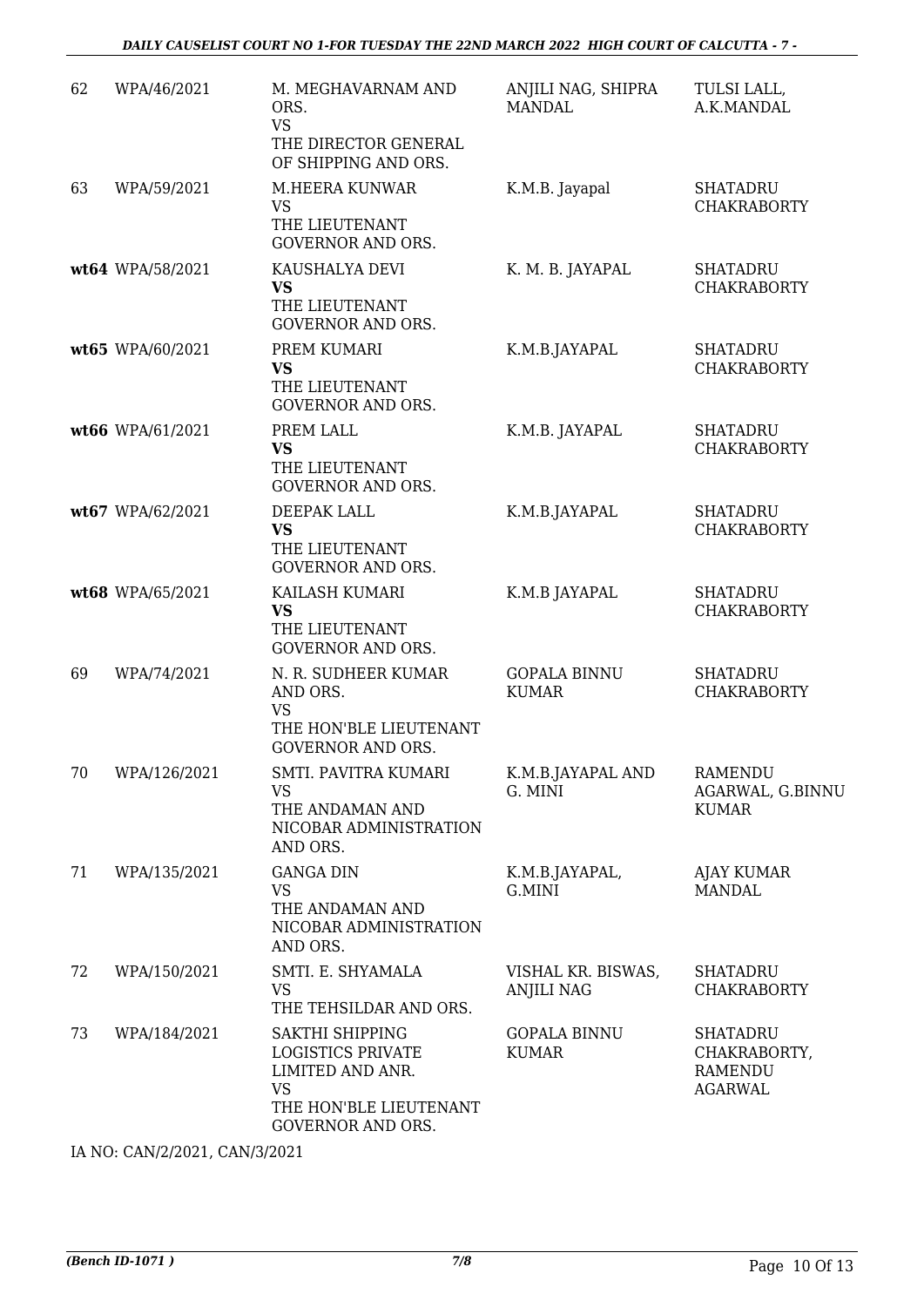| 74 | WPA/194/2021 | ANDAMAN SARVAJANIK<br>NIRMAN VIBAGH MAZDOOR<br>SANGH AND ANOTHER<br>VS<br>THE LT. GOVERNOR AND | G.BINNU KUMAR                       | SALIM MOHAMMED,<br><b>V.D.SIVABALAN</b> |
|----|--------------|------------------------------------------------------------------------------------------------|-------------------------------------|-----------------------------------------|
| 75 | WPA/252/2021 | <b>OTHERS</b><br>M/S SREEHRI FABRICATOR<br>AND ANR<br>VS<br>UNION OF INDIA AND ORS.            | ABIR LAL<br><b>CHAKRAVORTI</b>      |                                         |
| 76 | WPA/256/2021 | SHANKER CH. DAS<br>VS<br>THE ANDAMAN AND<br>NICOBAR ADMINISTRATION<br>AND OTHERS               | <b>GOPALA BINNU</b><br><b>KUMAR</b> | <b>SHATADRU</b><br><b>CHAKRABORTY</b>   |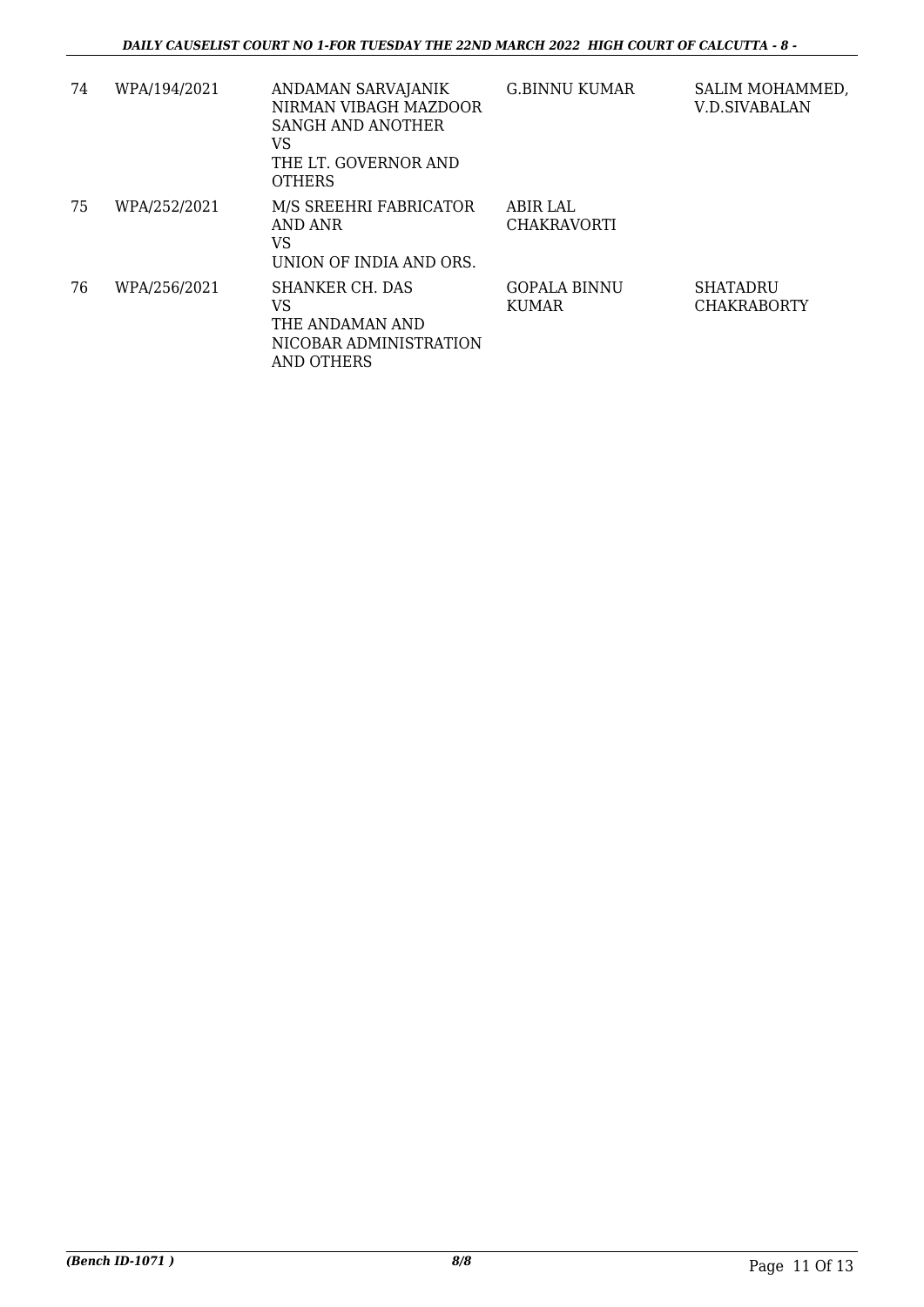

### Calcutta High Court **In The Circuit Bench at Port Blair Appellate Side**

**DAILY CAUSELIST For Tuesday The 22nd March 2022**

**COURT NO. 2**

**SINGLE BENCH (SB)**

**AT 10:30 AM**

**HON'BLE JUSTICE KESANG DOMA BHUTIA**

**(SINGLE BENCH WILL SIT AFTER COMPLETION OF DIVISION BENCH)**

| <b>TO BE MENTIONED</b> |                              |                                                                                                      |                                     |                                   |  |  |  |
|------------------------|------------------------------|------------------------------------------------------------------------------------------------------|-------------------------------------|-----------------------------------|--|--|--|
| $\mathbf{1}$           | CRR/2/2020                   | <b>JANAK RAM</b><br><b>VS</b><br>SITAMMA AND ANR.                                                    | R.P.GOBIND,<br>P.MENON              | <b>BABITA DAS,</b><br>M.P.KAMARAJ |  |  |  |
| <b>MOTION</b>          |                              |                                                                                                      |                                     |                                   |  |  |  |
| 2                      | CO/14/2021                   | <b>BALBIR SINGH AND</b><br><b>ANOTHER</b><br><b>VS</b><br>GYAN SINGH AND ORS.                        | <b>ANJILI NAG</b>                   | K.M.B.JAYAPAL                     |  |  |  |
| 3                      | CO/23/2021                   | THE COLLECTOR LAND<br><b>ACQUISITION (ADM)</b><br><b>VS</b><br>M/S ANDAMAN TIMBER<br>INDUSTRIES LTD. | RAMENDU AGARWAL                     |                                   |  |  |  |
| $\overline{4}$         | CRR/2/2022<br>[Scanned Copy] | <b>AMIT KUMAR</b><br><b>VS</b><br>THE STATE                                                          | <b>ALISHAM</b><br><b>VENKATESH</b>  |                                   |  |  |  |
| 5                      | CO/2/2022                    | NAMITA MISTRY AND<br><b>ANOTHER</b><br><b>VS</b><br>PARITOSH MISTRY AND<br><b>OTHERS</b>             | <b>GOPALA BINNU</b><br><b>KUMAR</b> |                                   |  |  |  |
| 6                      | CO/3/2022                    | NAUSHAD ALI<br><b>VS</b><br>DHARMENDER MOHAN                                                         | <b>GOPALA BINNU</b><br><b>KUMAR</b> |                                   |  |  |  |
| <b>APPLICATION</b>     |                              |                                                                                                      |                                     |                                   |  |  |  |
| 7                      | FMAT/4/2020                  | MANJU BISWAS AND ORS.<br><b>VS</b><br>THE MANAGER, NEW INDIA<br><b>ASSURANCE COMPANY</b><br>LTD.     | K.M.B.JAYAPAL                       | N.A.KHAN                          |  |  |  |
| IA NO: CAN/1/2021      |                              |                                                                                                      |                                     |                                   |  |  |  |

*(Bench ID-1067 ) 1/2* Page 12 Of 13